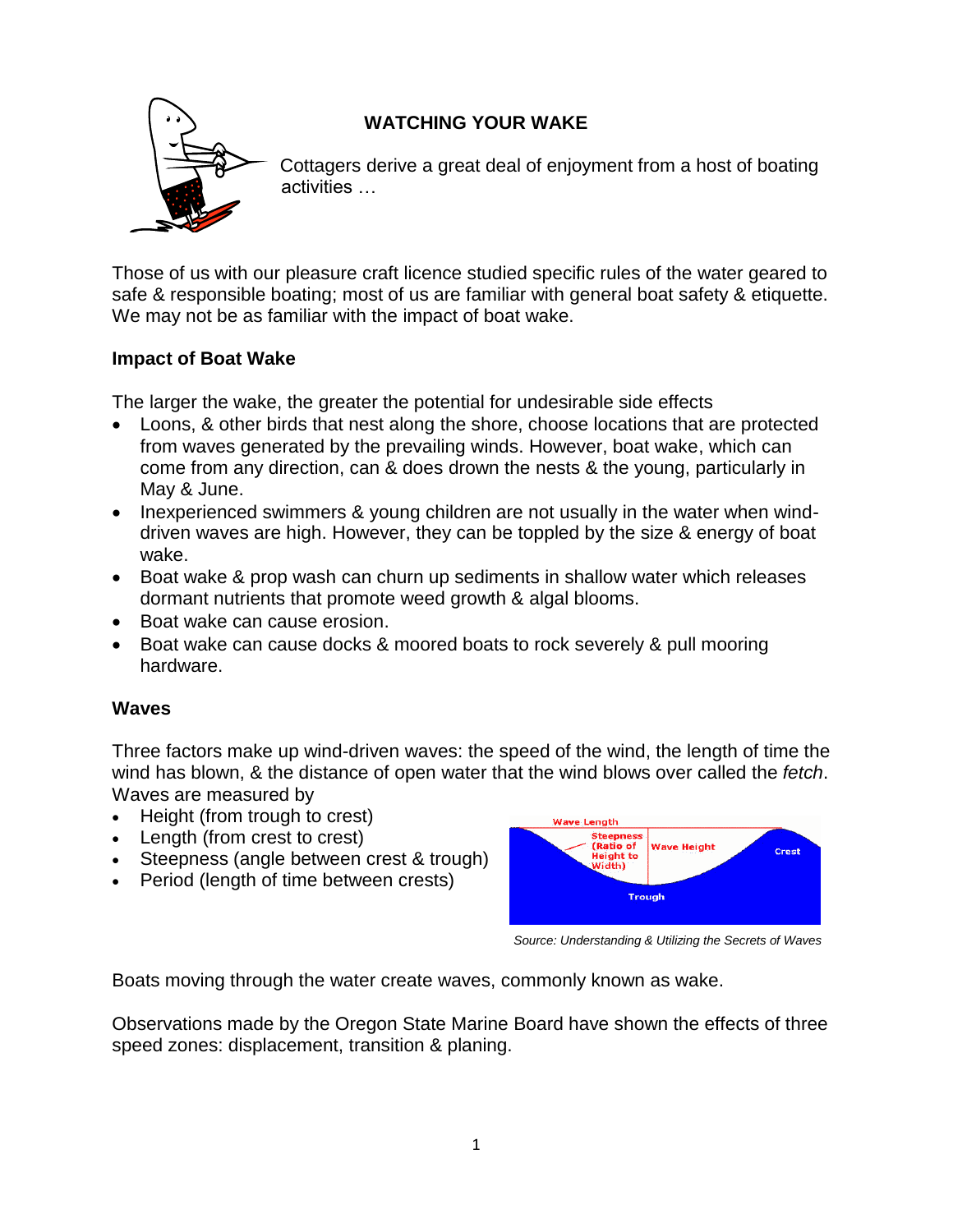

Factors that influence the size of the wake when it reaches shore include the speed of the boat & the distance the wake travels before it reaches shore.

Interestingly, the water particles themselves don't move. Rather, their energy does. A wave's energy is proportional to the square of its height (potential). Thus, a 3m high wave has 3 x 3 = 9 times more energy than a 1m high wave. (*Source: Oceanography: waves, theory & principles)*

As waves enter shallow water, they slow down, grow taller & change shape. *(Source: Oceanography: waves, theory & principles)*

The movement of the particles along the bottom of the body of water can disturb the sediment on the bottom &, thereby, release nutrients.

# **Waves & Erosion**



Natural causes of shoreline erosion include wind-

driven waves, water levels, ice, slope of the bank, & the absence of vegetation.

Human causes include the removal of rocks, trees, shrubs, & other vegetation along the shoreline, retaining walls, & wave action from passing boats.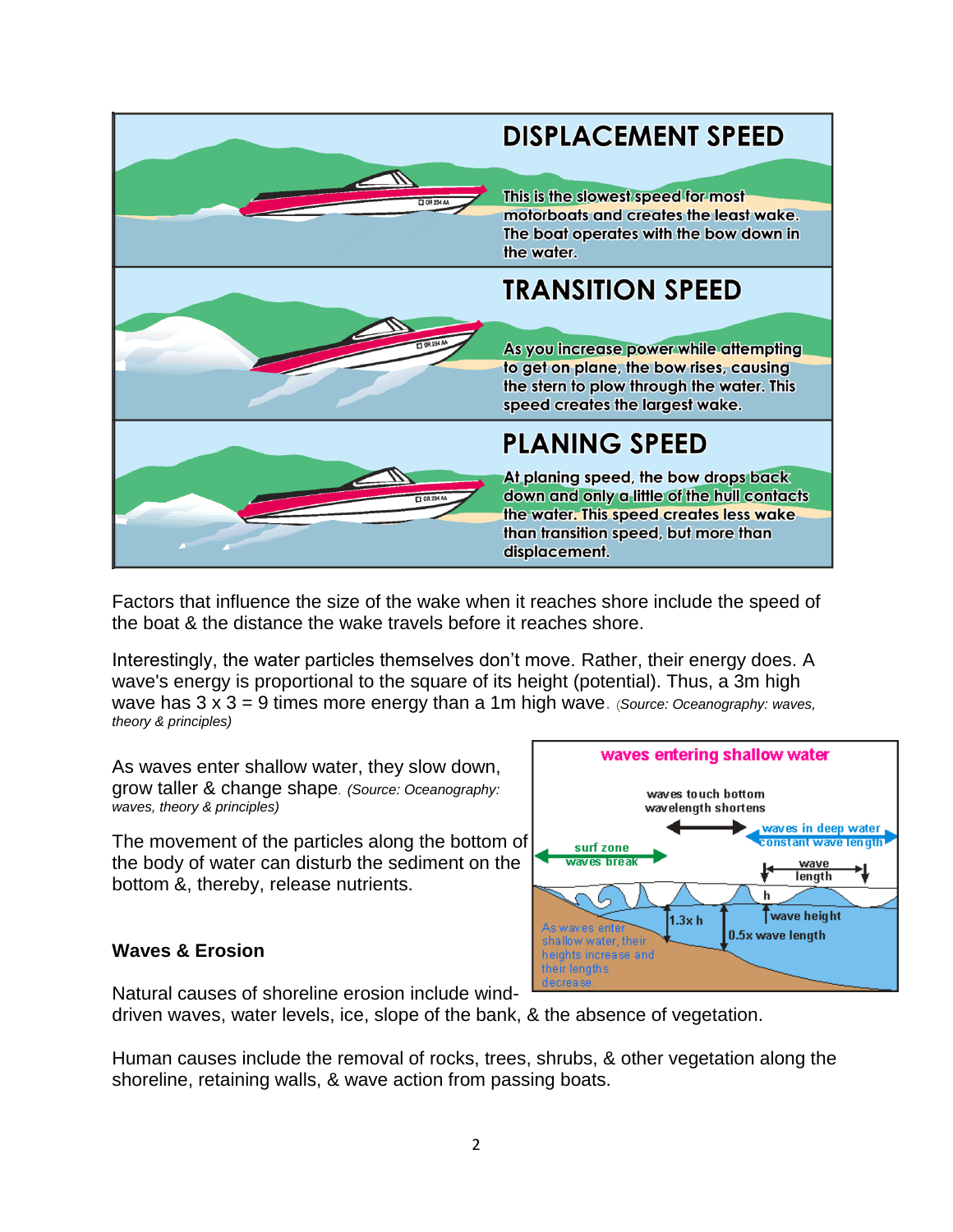The size of the watercourse affects the potential for erosion to occur. The greater the distance the waves are generated from shore, the more opportunity they have to dissipate before reaching shore.

Wave height is one of the most important factors in shoreline erosion. Observations made by the Minnesota Department of Natural Resources have shown that

- a wave that is 12.5 cm high (the height of a compact disk case) when it reaches the shore does not cause significant shoreline damage. Waves this high are created by boats operating at speeds under 10 km/h – a speed that is generally considered reasonable when operating close to shore
- a wave that is 25 cm high is four times more destructive than a 12.5 cm wave
- 62.5 cm high waves are 25 times more destructive (*Source: Shoreline Erosion caused by Boat Wake*)

*Runabouts & waterski boats produce a 25 cm high wave at the stern of the boat when at planing speed.*

*Wakeboard boats create a wake of half a metre or more.*

*The large waves produced by wakeboard boats don't always have the distance needed to dissipate before reaching shore on many of our lakes in eastern Ontario. Hence, they can create a greater negative impact than other boats.* 

*However, all boaters need to be aware of the size of wake they create.* 

#### **Legislation & Recommendations**

The *Small Vessel Regulations* stipulate that the legal speed limit for all motor boats is 10 km/h within 30 metres of any shore.

Waterski & Wakeboard Canada strongly recommends that wakeboard boats stay a minimum of 50 metres from any shore & in a minimum of 2 metres depth of water to reduce the effect of shoreline degradation & turbidity.

A number of governments & government agencies, as well as local organizations in Canada & the US are struggling with how to deal with the erosion & safety issues associated with wakeboarding. For example,

- The Safe Quiet Boating Association in the Muskoka Lakes area is working to change the legislation so that wakeboard boats operate 100 metres from shore.
- The District of Lake of the Woods Cottagers Association has recommended that wakeboard boats operate 300 metres from shore to allow waves to lose their energy before reaching shore.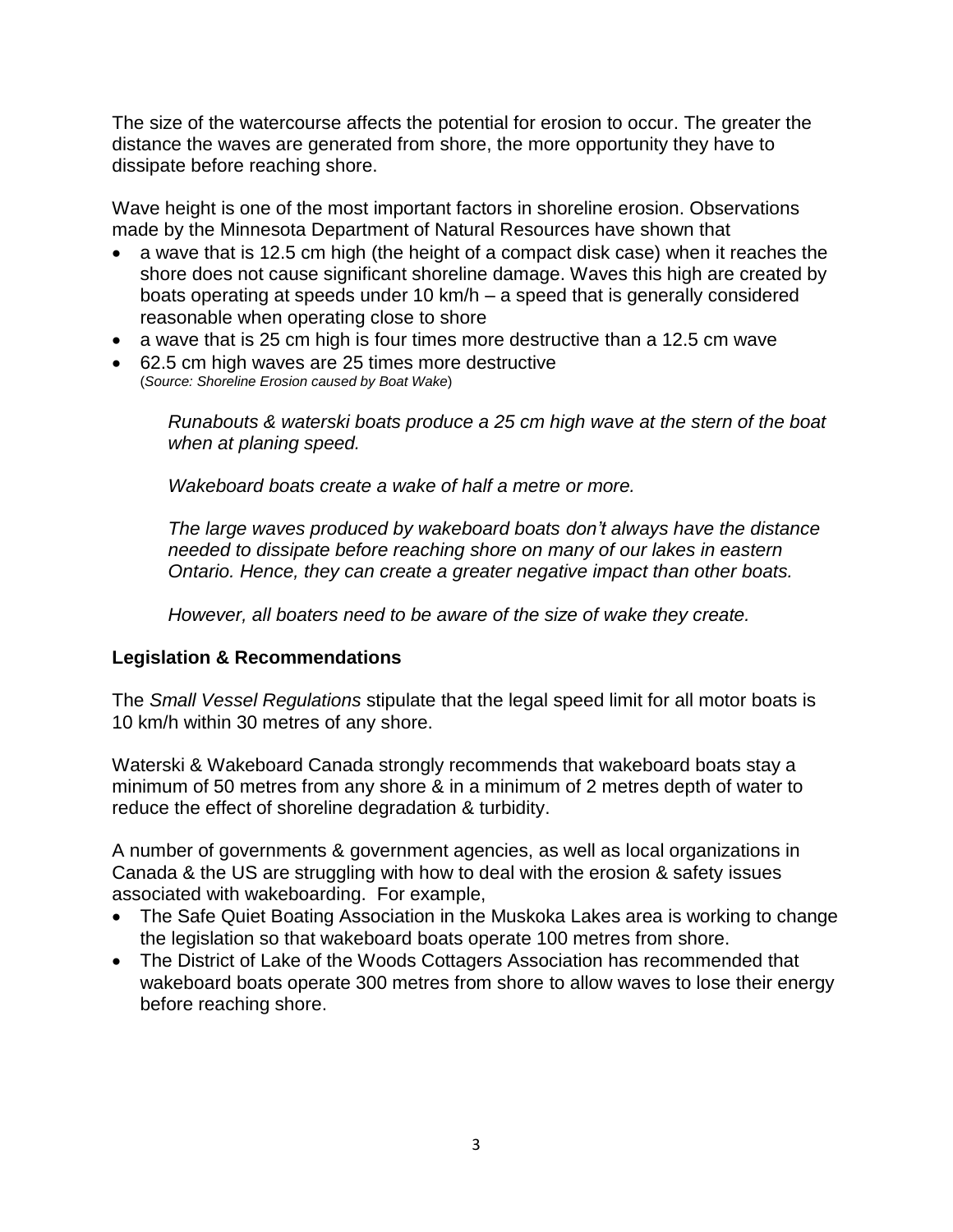#### **How You can be Wake Wise**

- 1. Be aware of the size of your wake during displacement, transition & planing speeds.
- 2. Position your passengers through-out the boat in order to reduce the time spent in transition speed.
- 3. Look behind you to see & understand the impact of your wake on shorelines, docks or other structures. Adjust your speed & direction to minimize the impact.
- 4. Respect the shoreline zone. Reduce your speed to less than 10 km/h within 30 metres of any shore including the narrow channels between islands.
- 5. Water-ski, tube, & wake-board well away from all shorelines. Try to make use of the entire length of the lake.
- 6. Consider the size of the wake produced when purchasing a new boat.



*Paper courtesy of the Pike Lake Community Association May 2013*

#### **Sources**

Anthoni, Dr. J. Floor, 2000, *Oceanography: waves, theory & principles of waves, how they work & what causes them*

Apslund, Timothy R., Wisconsin Department of Natural Resources, Bureau of Integrated Science Services & University of Wisconsin, Water Chemistry Program, 2000, *The Effects of Motorized Watercraft on Aquatic Ecosystems*

Association PSLL, June 2011, *Attention Boaters on Barnes, Bataille & Rheaume Lakes: Wake-Boats Banned from Lac Bataille Boat Launch*

Environment Canada, 2005, *Shoreline Erosion caused by Boat Wake*

Federation of Ontario Cottagers Association (FOCA), *Boating & the Environment*

Holben, Jay, *Understanding & Utilizing the Secrets of Waves,* Boat Safe.com

Lake of the Woods District Property Owners Association, 2012, *Causes & Effects of Shoreline Erosion*